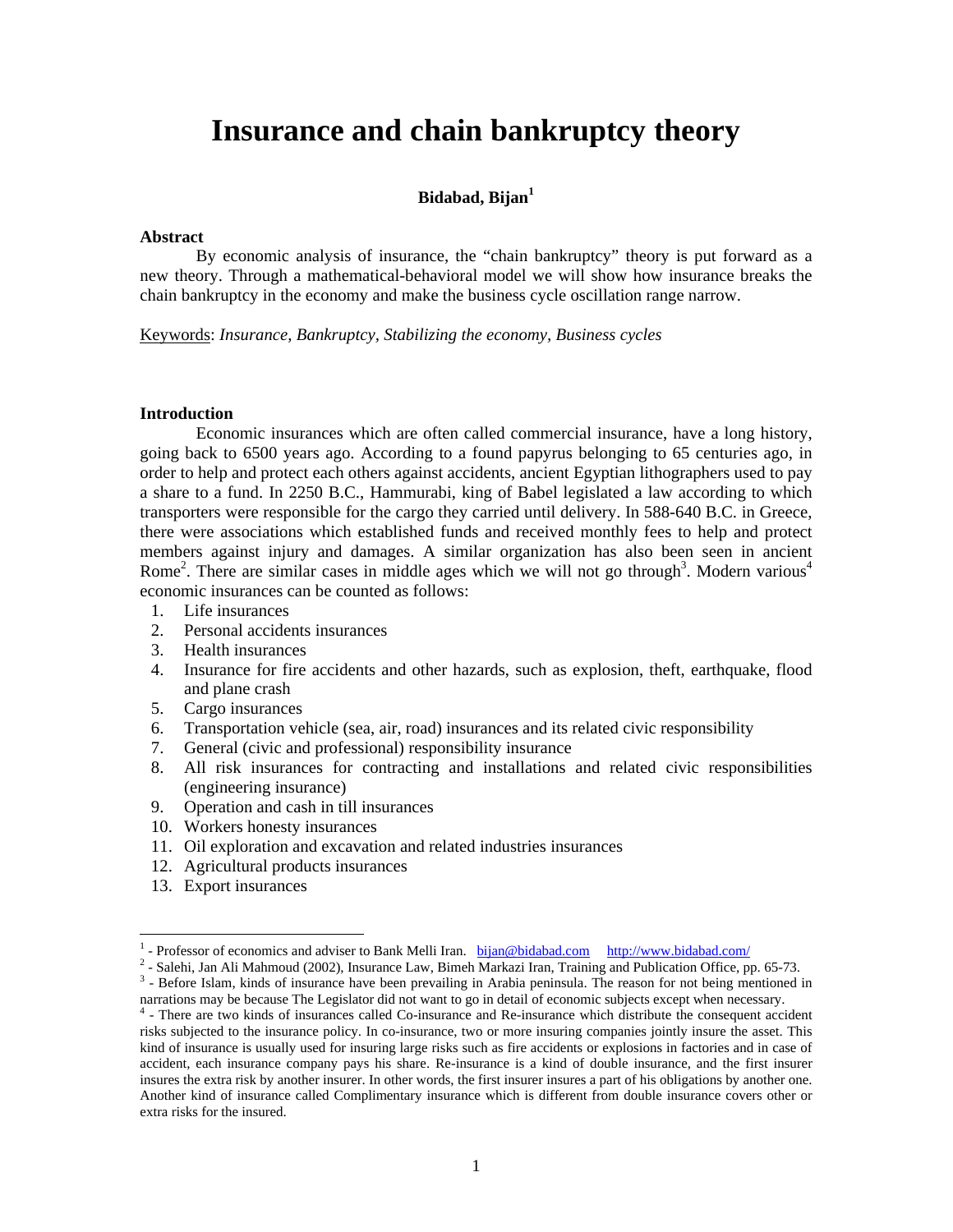In all kinds of above insurances upon the conditions written in their contracts and by taking fees from the insured, insurer will cover financial support mentioned in their policy, the following general rule is satisfied. Although these contracts are different in details, but generally they are similar.

The generality of insurance can be mathematically explained; suppose insurer receives Ai dollars from the  $i<sup>th</sup>$  insured to insure asset B<sub>i</sub>. Assume that the probability of losing the asset is equal to P. Accordingly, if the number of insured of this kind of asset are n, and  $i=1...$  n, the amount received by the insurer will be equal with:

$$
A = \sum_{i=1}^{n} A_i
$$
 (1)

The mathematical expectation of the payments of insurer to insured in case of loss of the assets will be equal to:

$$
B = \sum_{i=1}^{n} P B_i = P \sum_{i=1}^{n} B_i
$$
 (2)

If insurance fee is equal to the below ratio:

$$
q = \frac{A_i}{B_i} \qquad i = 1,...,n
$$
\n(3)

By replacing the terms we can write:

$$
\sum_{i=1}^{n} A_i = q \sum_{i=1}^{n} B_i
$$
 (4)

By replacing  $(1)$  and  $(2)$  in  $(4)$ , we will have:

$$
A = \frac{q}{P}B
$$
 (5)

That is to say, the received amount by insurer  $(A)$  is equal to the ratio of insurance fee  $(q)$ to the probability of loss of the asset (P) multiplied by the amount paid to insured (B) by insurance company. Insurer company profit will be:

$$
\pi_{I} = A - \frac{q}{P}B\tag{6}
$$

If  $\pi_1 = 0$ , the relation (5) will satisfy and insurer practically will have no profit, which means her economic activity has no yield. Therefore, she should not enter the market. It is the same when  $\pi_I < 0$ , which means his income is less than his payments ( $A < \frac{4}{P}B$  $A < \frac{q}{R}B$ ). So, when

$$
\pi_{\mathcal{I}} > 0 \Longrightarrow A > \frac{q}{P} \mathcal{B} \Longrightarrow \frac{A}{B} > \frac{q}{P},\tag{7}
$$

her activity is profitable. In other words, if the probability of accident is truly estimated, the rate of insurance should be higher than the occurrence of accident probability so that the ratio of income (A) of insurance company to her cost (B) is larger than one. In this case, the profit rate of the insurance company will be  $\frac{4}{5}$  > 1 p  $\frac{q}{r} > 1$ . This analysis means that the insurance company is a

commission-receiver agent and by rendering a service, obtains a percentage for risk coverage. This action is similar to levying tax on n firms to cover their risks. In spite of Reba, insurance acts against economic fluctuations. We can study this phenomenon in business cycle performance. In business cycles, fluctuations caused by seasonal fluctuations and cycles which take 8-11 years to finish, turn the economy from recession to crisis and then to recovery and prosperity and again to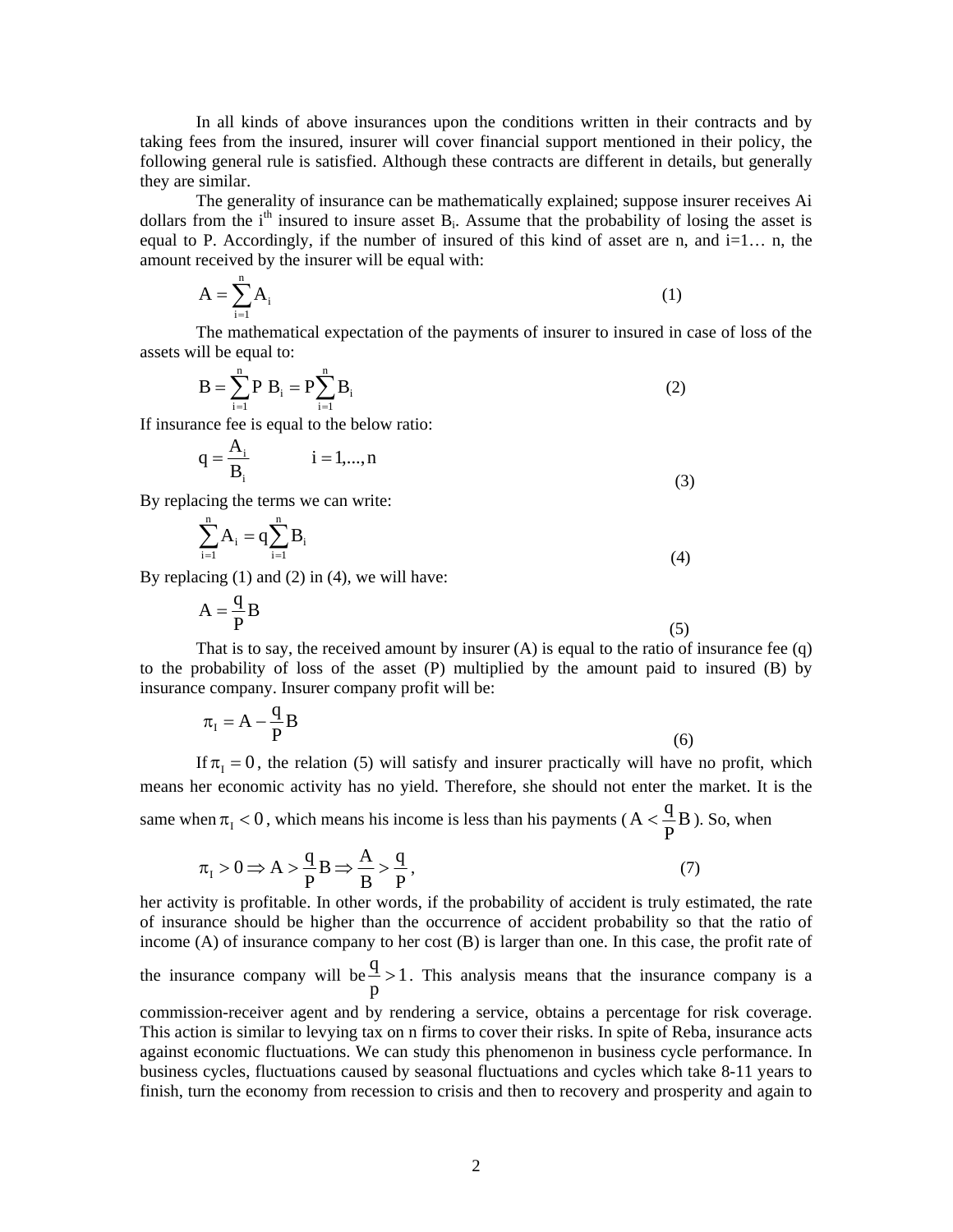recession and a new cycle. Business cycles are a lengthy subject in economics which we don't go into details now.

When economy is at prosperity stage, total production is at its maximum level and then tends to decline towards recession until finally reach to crisis. In this process, unemployment of factors of production exacerbates and reaches its maximum in crisis. Firms become bankrupt one after another until inventories empty and prices start to rise and increasing demand increases production and supply and a new recovery and then prosperity starts in the economy within 8-11 years. When the economy is in crisis, by decrease of prices, producers and intermediates start to bankrupt and since they cannot keep their financial obligations, social problems will be the consequences of this compulsory cycle in the economy. When the economy reaches its lowest in crisis stage, prisons will be filled with people who can not afford to pay their debts and obligations. Insurance practically will minimize this cycle and decreases its range. As it is seen in the figure below, the hachured curve has reduced production and income during recovery and prosperity, and instead, has decreased depression and crisis in the next steps. In other words, insurance has reduced the cycle range of short term oscillations and guided the growth trend towards long term economic trend and the economy has been more surrounded.



Long term and short term economic conditions during business cycles

#### **Chain bankruptcy theory**

Let us start a new discussion about chain bankruptcy. Any firm at time t has some assets and liabilities. Its total assets  $(W_i)$  is equal to the value of all goods and physical capital and other acceptable items in firm's  $(C_i)$  portfolio plus its claims  $(F_i)$  from others. That is:

$$
W_i = C_i + F_i \tag{8}
$$

On the other side, debts  $(D_i)$  are equal to financial obligations of the firm. Altogether, in an economy with n firms, all claims will be equal to all obligations, or:

$$
\sum_{i=1}^{n} F_i = \sum_{i=1}^{n} D_i
$$
\n(9)

The net worth (asset) of each firm is equal to: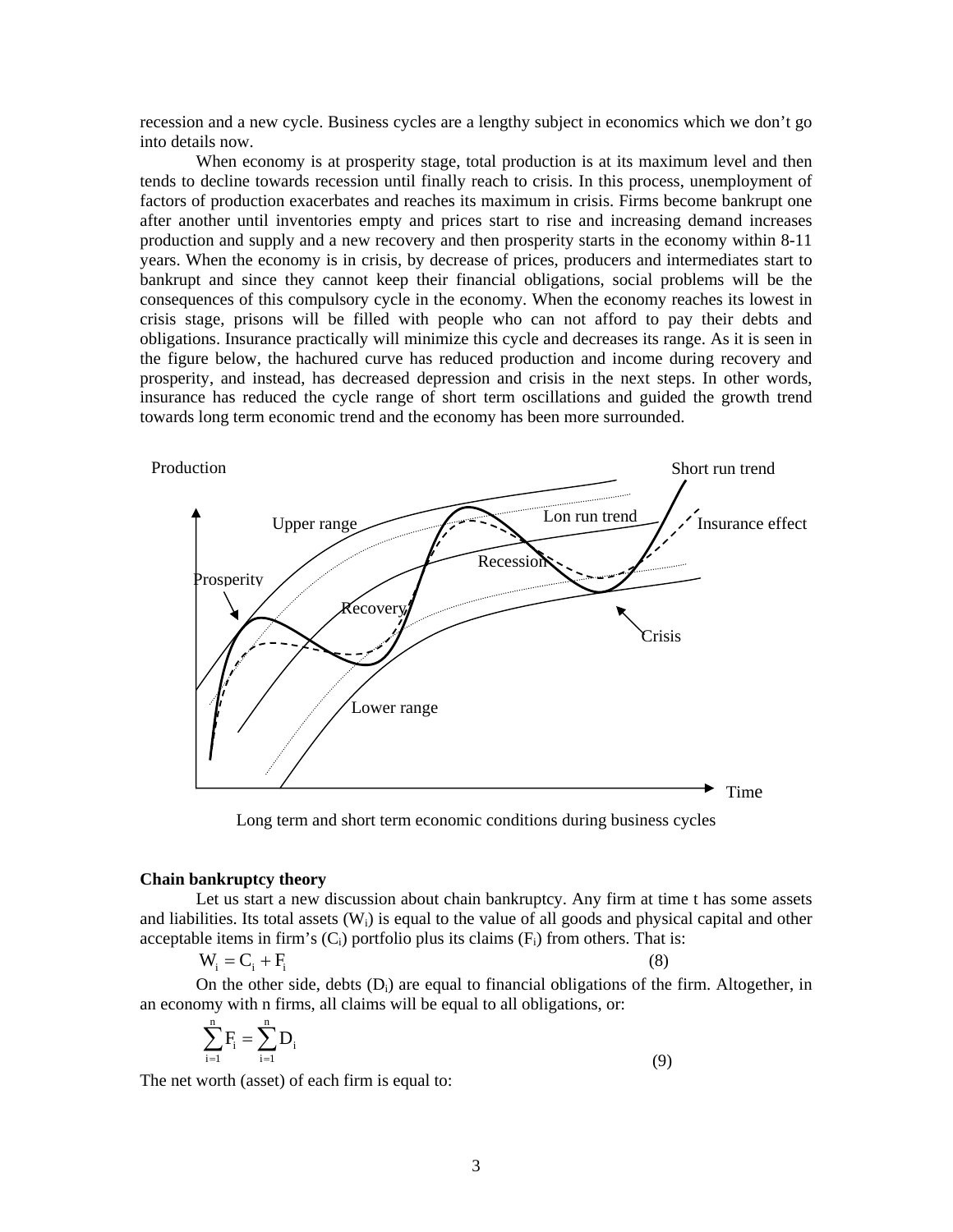$$
\mathbf{W}_{i}^{\mathrm{n}} = \mathbf{C}_{i} + \mathbf{F}_{i} - \mathbf{D}_{i} \tag{10}
$$

By summing up the above equation, and replacing from (9), the inventory in the economy will be equal to net worth of asset, or,

$$
\sum_{i=1}^{n} W_i^n = \sum_{i=1}^{n} C_i
$$
\n(11)

Now suppose n firms have transactions with each others and  $i<sup>th</sup>$  firm buys  $C<sub>i</sub>$  amount of goods from the i-1<sup>th</sup> firm and sells it to the firm i+1<sup>th</sup>. If this process of purchase is based on credit, it will cause transmission of bankruptcy to other firms. As commodities are sold payable at maturity, i<sup>th</sup> buyer promises to the i-1<sup>th</sup> seller to pay him the amount of  $D_i$  at maturity. On the other hand, he sells the good to i+1<sup>th</sup> buyer and receives a payable written document equal with  $F_i$ and the commodity goes from firm  $i-1$  to firm i and then to firm  $i+1$ . These simple sequences will go on several times. To simplify the subject, let us suppose that the face value of the commodity  $C_i$  increases  $\alpha$  percent in each transaction between firms and these firms have no other assets except this commodity and all their claims and obligations are related to this commodity which create their assets and liabilities. We can design the above chain as follows:

$$
C_0 = (1 + \alpha)C_0 \rightarrow C_1 = (1 + \alpha)C_0 \rightarrow C_2 = (1 + \alpha)C_1 \rightarrow \dots Cj = (1 + \alpha)C_{j-1} \rightarrow \dots C_n = (1 + \alpha)C_{n-1}
$$
  
\n
$$
C_0 \rightarrow (1 + \alpha)C_0 \rightarrow (1 + \alpha)^2 C_0 \rightarrow \dots (1 + \alpha)^j C_0 \rightarrow \dots (1 + \alpha)^n C_0
$$
  
\n
$$
D_0 = 0 \rightarrow D_1 = C_0 \rightarrow D_2 = C_1 \rightarrow \dots D_i = C_{i-1} \rightarrow \dots D_n = C_{n-1}
$$
  
\n
$$
F_0 = C_0 \rightarrow F_1 = (1 + \alpha)C_0 \rightarrow F_2 = (1 + \alpha)C_1 \rightarrow \dots F_j = (1 + \alpha)C_{j-1} \rightarrow \dots F_n = (1 + \alpha)C_{n-1}(12)
$$
  
\n
$$
\pi_0 = C_0 \rightarrow \pi_1 = \alpha C_0 \rightarrow \pi_2 = \alpha C_1 \dots \rightarrow \pi_j = \alpha C_{j-1} \rightarrow \dots \pi_n = \alpha C_{n-1}
$$

The sale of firm zero to firm  $n<sup>th</sup>$  has been shown in the first row and each term shows the value of the commodity for firm j. This process is in the form of difference equation; therefore, the second row by replacing  $C_i$  in terms of C is essentially the solution for the first row. The third row shows the debt flow of the firms and the fourth row shows the firms' claims. The fifth row shows the profit of firms zero to firm  $n<sup>th</sup>$ .

Total profit of the transactions in the economy will be equal to:

$$
\pi = \sum_{i=0}^{n} \pi_i = C_0 + \sum_{i=1}^{n} \alpha (1 + \alpha)^{i-1} C_0 = C_0 + \alpha C_0 \sum_{i=1}^{n} (1 + \alpha)^{i-1}
$$
\n(13)

Total debts created in the economy will be:

$$
D = \sum_{i=0}^{n} D_i = \sum_{i=0}^{n} C_{i-1} = \sum_{i=0}^{n} (1 + \alpha)^{i-1} C_0 = C_0 \sum_{i=0}^{n} (1 + \alpha)^{i-1}
$$
(14)

Total claims created in the economy will be:

$$
F = \sum_{i=0}^{n} F_i = \sum_{i=0}^{n} (1 + \alpha)^i C_0 = C_0 \sum_{i=0}^{n} (1 + \alpha)^i
$$
\n(15)

All above relations have a summation of a geometric progression term:

$$
\sum_{i=0}^{n} (1 + \alpha)^{i} = \frac{(1 + \alpha)^{n+1} - 1}{\alpha}
$$
\n(16)

Therefore, we have:

$$
\pi = \mathbf{C}_0 (1 + \alpha)^n \tag{17}
$$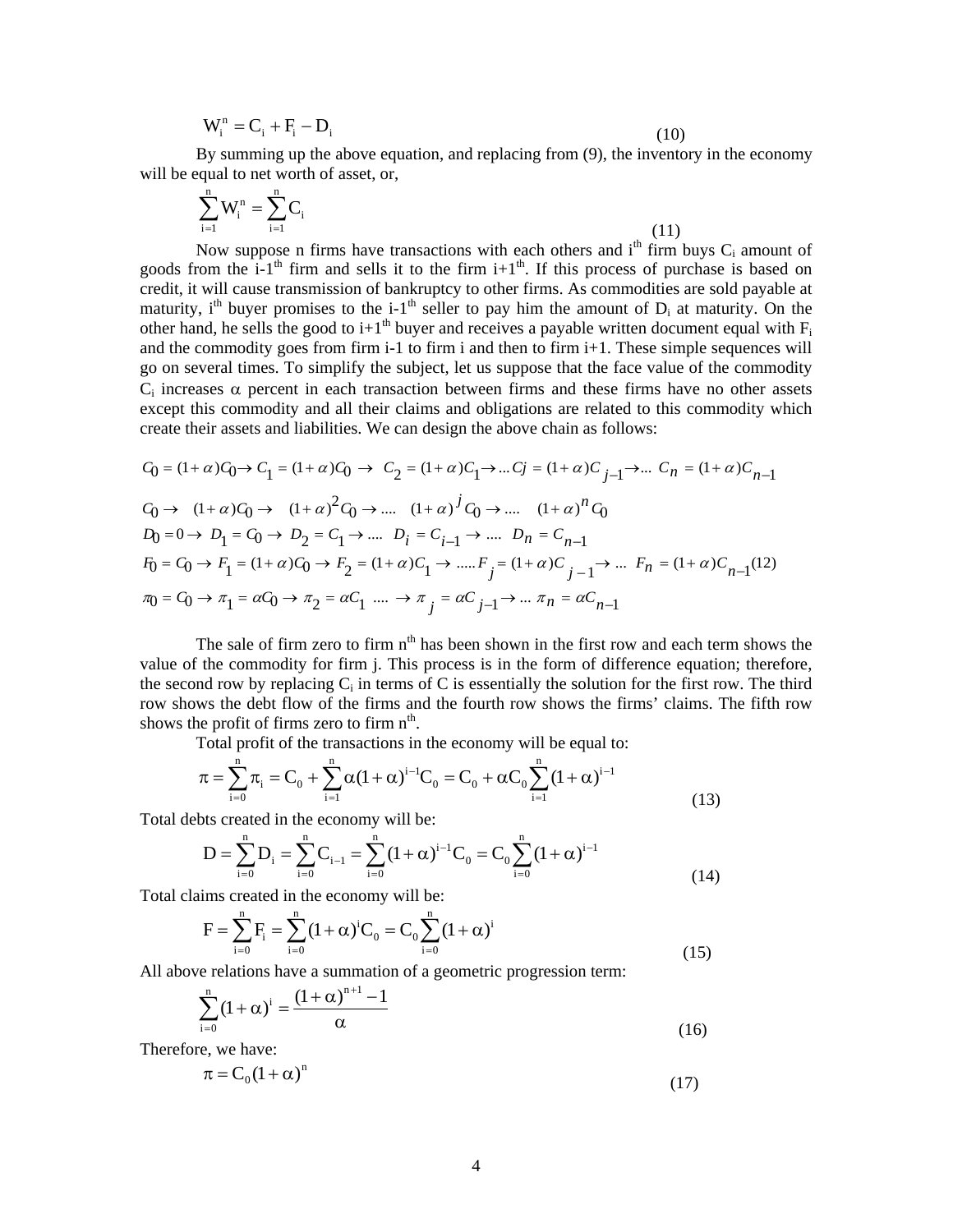$$
D = C_0 \left( \frac{(1 + \alpha)^n - 1}{\alpha} \right)
$$
  
\n
$$
F = C_0 \left( \frac{(1 + \alpha)^{n+1} - 1}{\alpha} \right)
$$
 (18)

 $\alpha$  (19) Again, we can find the trueness of the above relations by the below replacement:

$$
\pi = \mathbf{F} - \mathbf{D} \tag{20}
$$

Now suppose that the inventory of the last firm  $C_n$  is spoiled or damaged because of an accident. Therefore, his claims which were supposed to be created after selling goods to the next firm and could compensate its debts  $(D_n)$  and leave some profit  $\pi_n$  for the firm which is equal to  $\alpha (1 + \alpha)^{n-1}$  have been ruined. That is to say, his claims which are regarded as assets, becomes zero but his debts and obligations remain. Therefore:

$$
F_n = 0
$$
\n
$$
\pi_n = -D_n
$$
\n(21)\n(22)

Now its losses are equal with its debts to firm n-1. The unfulfillment of his financial obligations in equations (12) will follow a reverse trend; that is equal to  $D_n$  of claims of the n-1<sup>th</sup> firm ( $F_{n-1}$ ) is not paid and the profit of the n-1<sup>th</sup> firm is also lost. By using equations (12) we can write:

$$
F_n = (1 + \alpha)D_n = (1 + \alpha)(1 + \alpha)C_{n-2} = (1 + \alpha)F_{n-1}
$$
\n(23)

Therefore:

$$
F_{n-1} = \frac{1}{(1+\alpha)} F_n
$$
 (24)

That is to say, the claims of the firm n-1 from the firm n have been equal to zero, because of the accident for goods of the  $n<sup>th</sup>$  firm. The general form of the above equation applies to all firms:

$$
F_{i-1} = \frac{1}{(1+\alpha)} F_i
$$
 (25)

Since this equation is recursive, when  $F_n = 0$ , all  $F_0, ..., F_{n-1}$  will be zero too. That means, in business of C, all merchants become bankrupt and since they cannot obtain their claims, they

cannot pay their debts. Therefore, all merchants in relation with this commodity will be bankrupt. In this case, the losses of all merchants will be:

$$
\pi_{j} = -D_{j} \tag{26}
$$

which can be extracted from equations (12). The nominal loss to the economy will be:

$$
\sum_{i=0}^{n} \pi_i = -\sum_{i=0}^{n} D_i = -C_0 \left( \frac{(1+\alpha)^n - 1}{\alpha} \right)
$$
\n(27)

## **Insurance and chain of bankruptcy**

Now suppose in each transaction of commodity C, its owner pays a percentage of it as insurance fee to insurance company. If insurance rate is q and the i<sup>th</sup> insured always pays  $qC_i$  to insurance company, by using equations (12) we can calculate insurance fees at any time. In the following sequence,  $Q_i$  is the insurance fee of the j<sup>th</sup> insured:

$$
qC_0 \rightarrow qC_1 \rightarrow qC_2 \dots \rightarrow qC_j \rightarrow \dots qC_n
$$
\n
$$
Q_0 = qC_0 \rightarrow Q_1 = q(1+\alpha)C_0 \rightarrow Q_2 = q(1+\alpha)^2 C_0 \rightarrow \dots Q_j = q(1+\alpha)^j C_0 \rightarrow \dots Q_n = q(1+\alpha)^n C_0
$$
\n
$$
(28)
$$
\n
$$
(29)
$$